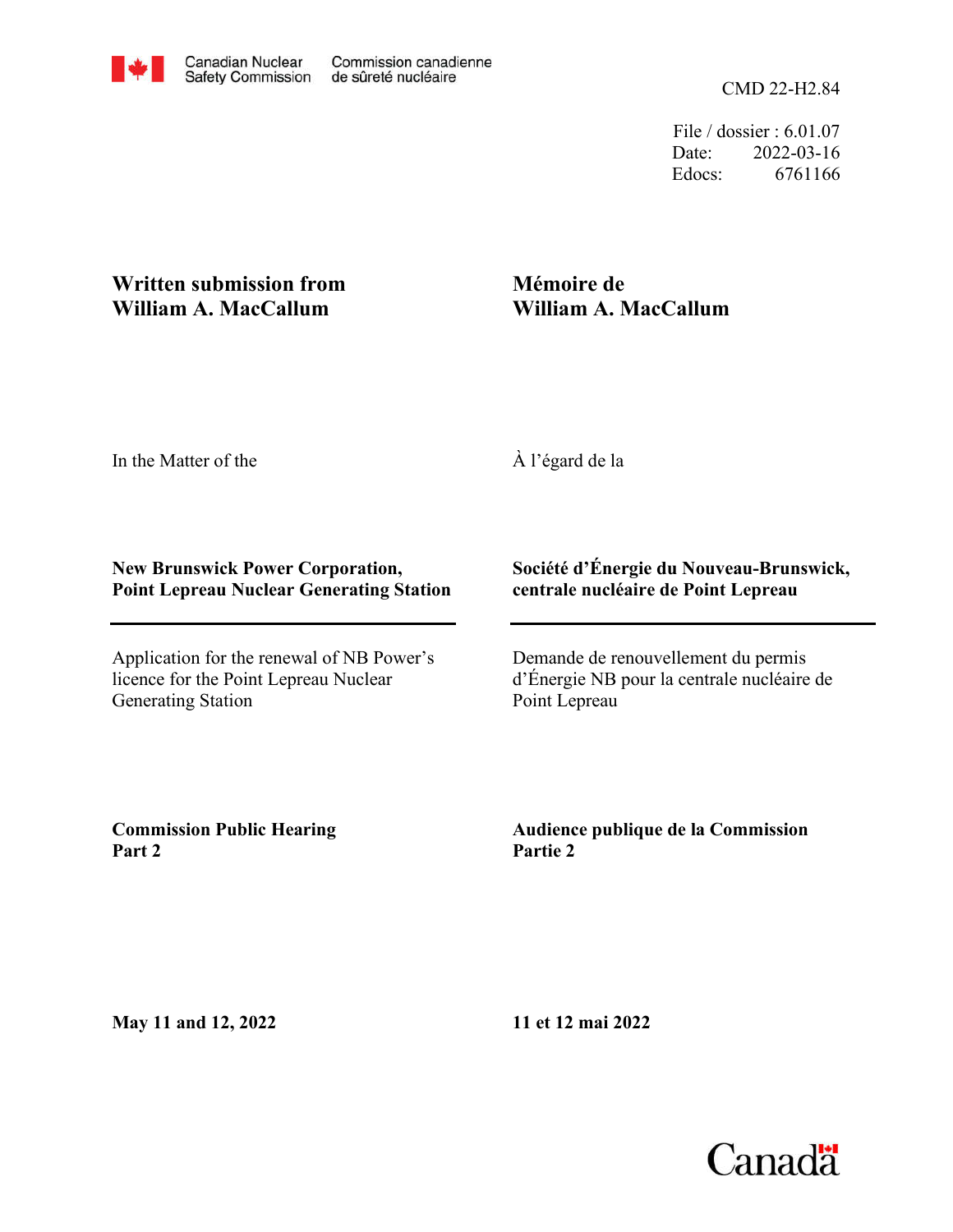From: Sent: To: Subject: Intervention PLNGS Hearing Ref. 2022-H-02 Interventions / Interventions (CNSC/CCSN) March 16, 2022 5:35 PM Will MacCallum

Please consider this email my written intervention to the Canadian Nuclear Safety Commission, regarding the licence renewal of the NB Power Point Lepreau Nuclear Generating Station.

I am a parent concerned about the future of my children and leaving them with legacy radioactive waste and about radioactive emissions in the event of an accident. The Bay of Fundy is one of the natural wonders of North America. We already know that the Lepreau nuclear plant is killing fish in the Bay due to entrainment from the water intake. A 25 year licence period may decrease the amount of regular assessments of the decline in marine health.The Lepreau nuclear plant emits radioactive tritium, a carcinogen, into air and water. Canada's current "safe" limits for tritium are many times higher than in other countries. The Point Lepreau plant is a financial boondoggle. New Brunswickers may decide to close it down before 25 years.

#### Conclusion: The CNSC must not renew the operating licence for Point Lepreau power station for the requested 25 years. Instead, the CNSC should continue to consider 5-year relicensing periods, and work toward decommissioning.

The marine environment immediately around the plant has abundant species of fish and many commercially significant species like cod, lobster, scallops and dulse. In addition to the marine mammals like whales, porpoises, dolphins and seals that frequent the Bay of Fundy, colonial waterbirds also use the area during seasonal migrations.

The Bay of Fundy is home to a number of federally protected species under the Species at Risk Act, including the north Atlantic right whale, blue whale and fin whale. Given the globally recognized significance and biodiversity of this region, I am concerned about the long-term environmental effects of the plant, potential accidents and its eventual decommissioning on the Bay of Fundy.

Conclusion: The CNSC must require emergency response and environmental monitoring measures be in place which are specific to the non-human biota of the Bay of Fundy. The CNSC must not grant a licence until it is demonstrated that the Bay of Fundy region is protected from radionuclide emissions at the ecosystem level and that it will be protected in the event of an accident.

I am also concerned that there is no proven-safe option for permanent disposal of the radioactive waste that will continue to add up for another 25 years, if the requested renewal period is approved. Further, the proposal to transport all this additional waste for thousands of miles to a deep geologic repository in Ontario, multiplies the risk of serious accidents resulting in radio-active release, having potential impacts on human health and the environment.

#### Conclusion: The CNSC must consider the impact of radioactive wastes within this licensing hearing. The CNSC should not continue to licence nuclear power plants when no known solution yet exists for radioactive wastes.

Recently, military attacks have been initiated on a nuclear power plant in the Ukraine, including a hostile take over of the Chernobyl nuclear plant, and the use of explosives. There are many catastrophic associated risks. Russia is a nuclear power and recently threatened NATO allies with consequences like the world has never seen. Terror attacks such as 9- 11 have taken place close to home on the Eastern Seaboard.

Conclusion: The CNSC must require an emergency response plan in the event of a military or terrorist attack on the Point Lepreau Nuclear plant.